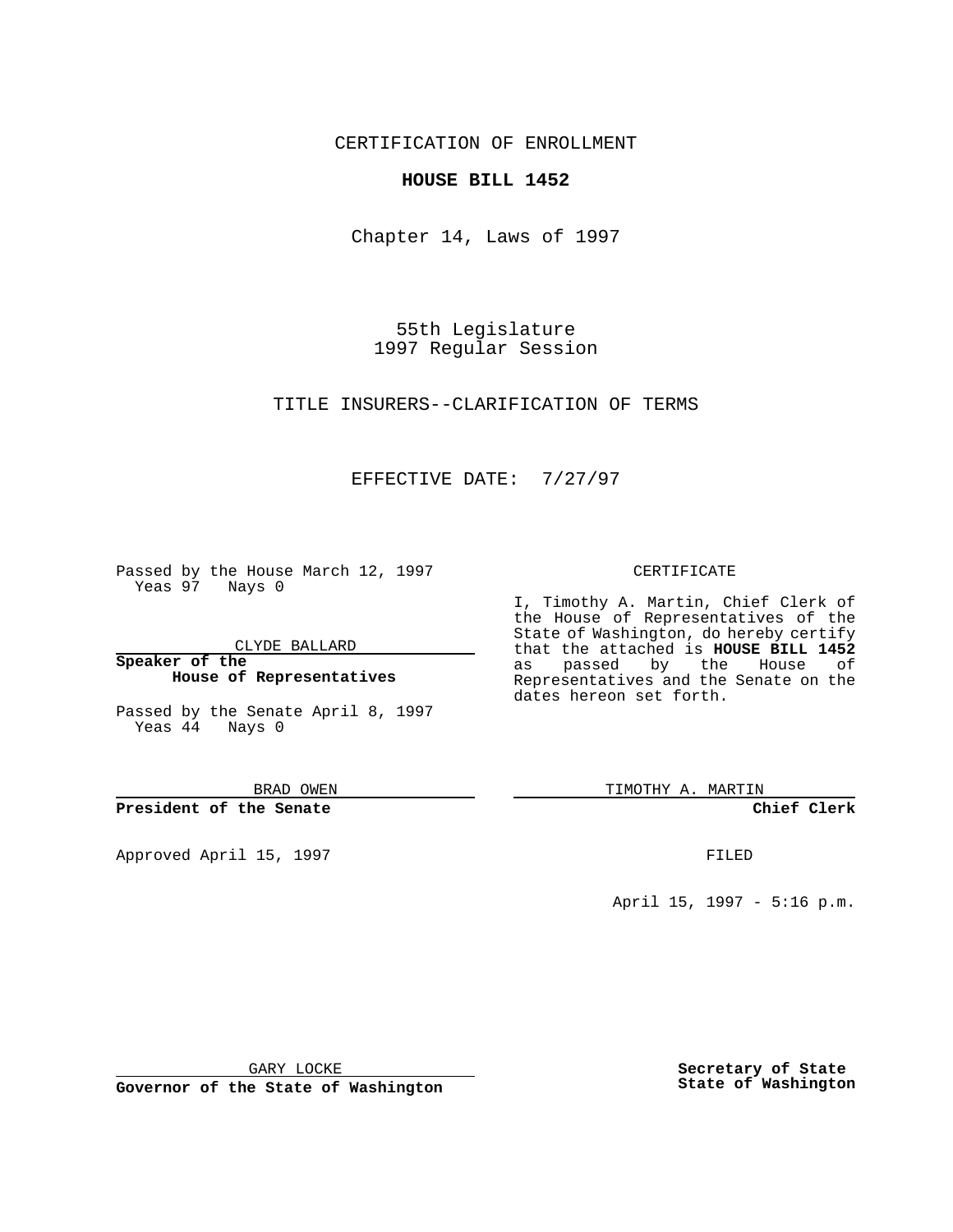## **HOUSE BILL 1452** \_\_\_\_\_\_\_\_\_\_\_\_\_\_\_\_\_\_\_\_\_\_\_\_\_\_\_\_\_\_\_\_\_\_\_\_\_\_\_\_\_\_\_\_\_\_\_

\_\_\_\_\_\_\_\_\_\_\_\_\_\_\_\_\_\_\_\_\_\_\_\_\_\_\_\_\_\_\_\_\_\_\_\_\_\_\_\_\_\_\_\_\_\_\_

Passed Legislature - 1997 Regular Session

**State of Washington 55th Legislature 1997 Regular Session By** Representatives L. Thomas, Wolfe, Zellinsky, Alexander and Keiser Read first time 01/27/97. Referred to Committee on Financial Institutions & Insurance.

1 AN ACT Relating to title insurers; and amending RCW 48.29.010.

2 BE IT ENACTED BY THE LEGISLATURE OF THE STATE OF WASHINGTON:

3 **Sec. 1.** RCW 48.29.010 and 1947 c 79 s .29.01 are each amended to 4 read as follows:

5 (1) This chapter relates only to title insurers.

 (2) None of the provisions of this code shall be deemed to apply to persons engaged in the business of preparing and issuing abstracts of title to property and certifying to the correctness thereof so long as such persons do not guarantee or insure such titles.

10 (3) For purposes of this chapter, unless the context clearly 11 requires otherwise:

12 (a) "Title policy" means any written instrument, contract, or 13 guarantee by means of which title insurance liability is assumed.

14 (b) "Abstract of title" means a written representation, provided 15 pursuant to contract, whether written or oral, intended to be relied 16 upon by the person who has contracted for the receipt of such 17 representation, listing all recorded conveyances, instruments, or 18 documents which, under the laws of the state of Washington, impart 19 constructive notice with respect to the chain of title to the real